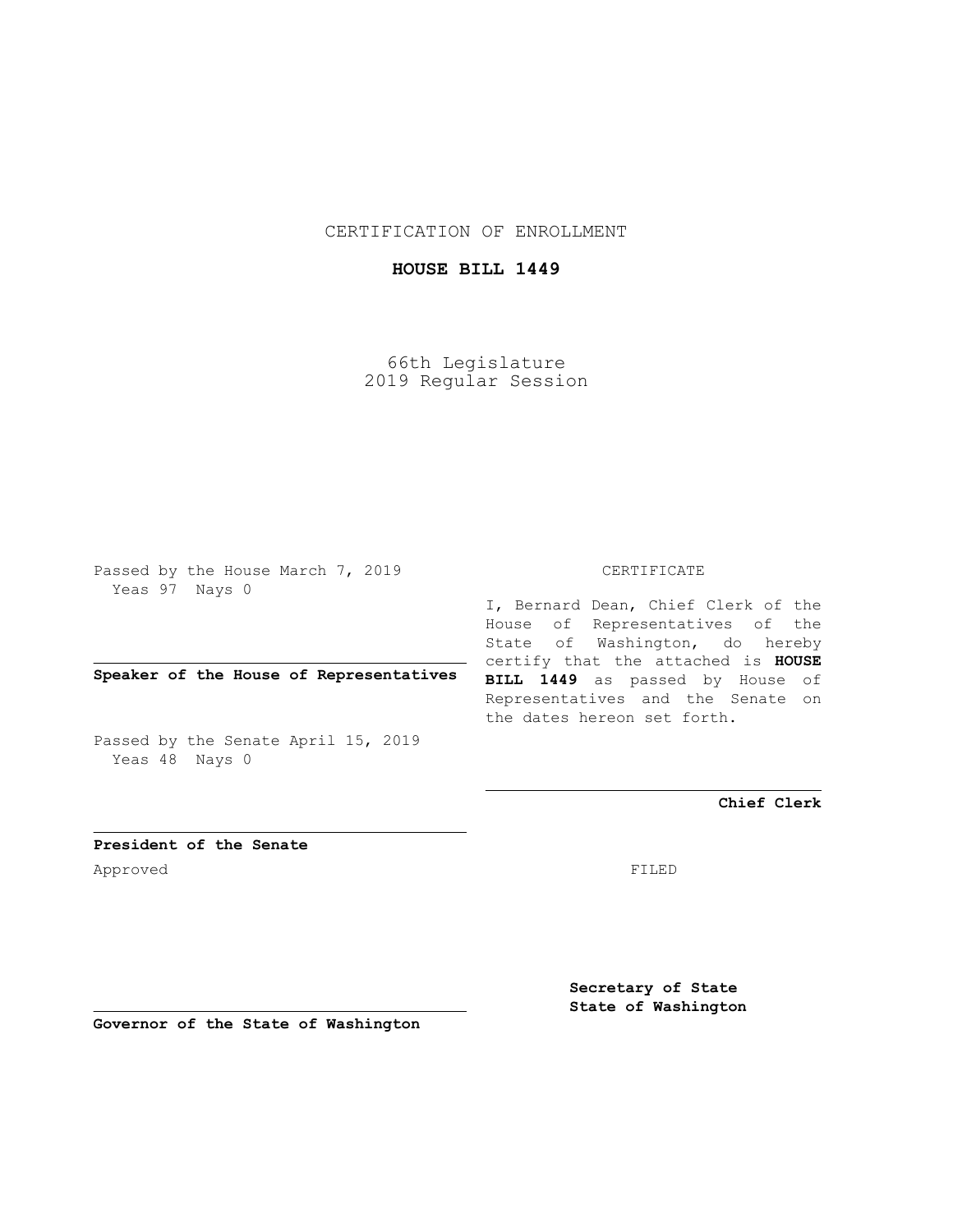## **HOUSE BILL 1449**

Passed Legislature - 2019 Regular Session

## **State of Washington 66th Legislature 2019 Regular Session**

**By** Representatives Peterson, Chandler, Doglio, Ortiz-Self, Blake, Gregerson, Tharinger, Dolan, Frame, Stanford, Chapman, Fitzgibbon, Davis, Santos, Lovick, Tarleton, Jinkins, and Ormsby

Read first time 01/22/19. Referred to Committee on State Government & Tribal Relations.

1 AN ACT Relating to recognizing the fourth Saturday of September 2 as public lands day; amending RCW 1.16.050; and creating a new 3 section.

4 BE IT ENACTED BY THE LEGISLATURE OF THE STATE OF WASHINGTON:

 NEW SECTION. **Sec. 1.** The legislature finds that the public lands managed by federal, state, and local governments are one of the state's finest and most remarkable attributes. Public lands directly help power the economy of the state, through the multibillion dollar outdoor recreation economy, and working forests, aquatic lands, and other resources that are being sustainably managed for public benefit. The excellence and pervasiveness of public lands in Washington are also integral to making it an attractive place for people to live, work, and play. Therefore, it is the intent of the legislature to recognize and celebrate the incredible value of preserving and protecting the public lands in Washington by designating the fourth Saturday in September as public lands day.

17 **Sec. 2.** RCW 1.16.050 and 2018 c 307 s 1 are each amended to read 18 as follows:

- 19 (1) The following are state legal holidays:
- 20 (a) Sunday;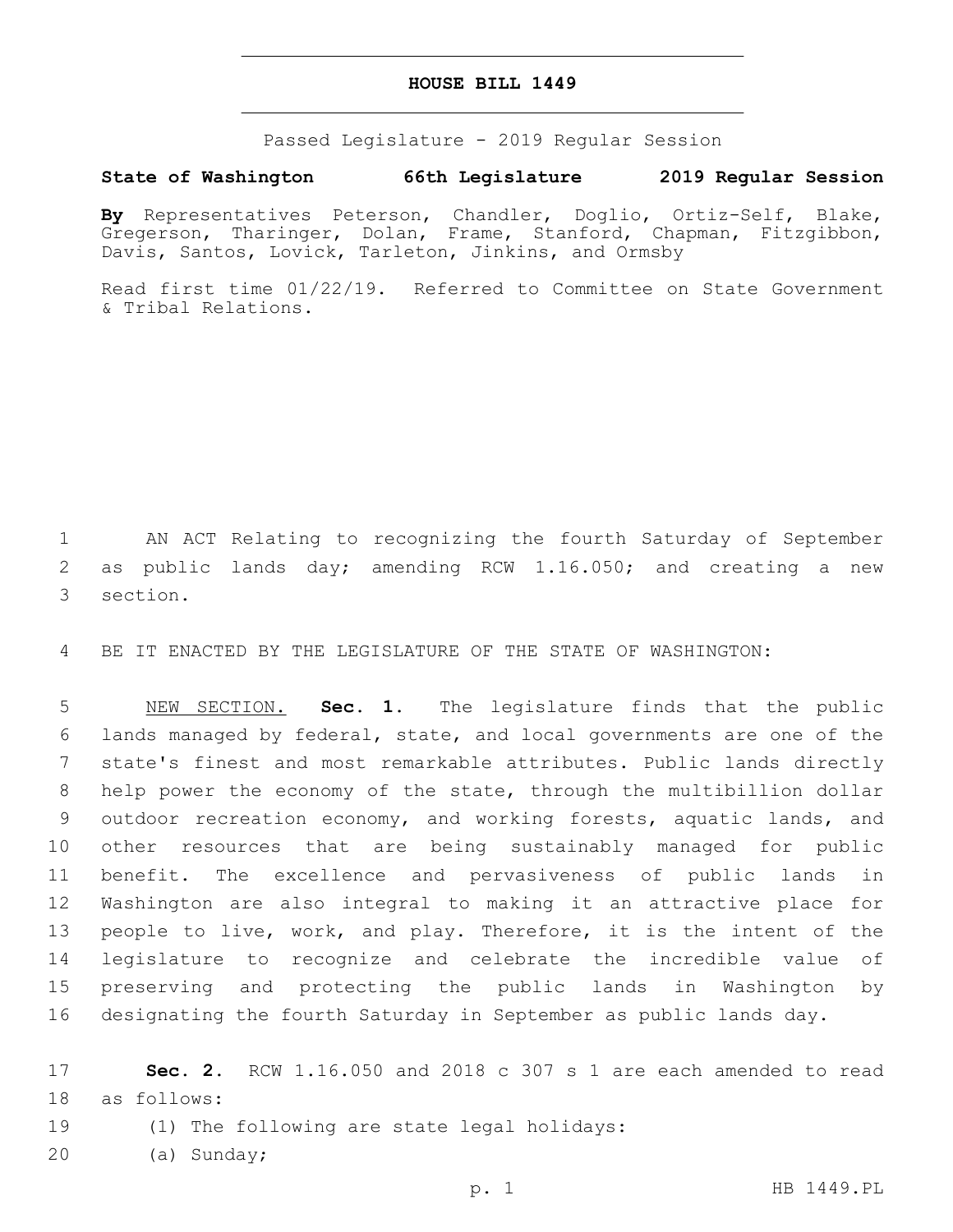(b) The first day of January, commonly called New Year's Day;

 (c) The third Monday of January, celebrated as the anniversary of 3 the birth of Martin Luther King, Jr.;

 (d) The third Monday of February, to be known as Presidents' Day and celebrated as the anniversary of the births of Abraham Lincoln 6 and George Washington;

(e) The last Monday of May, commonly known as Memorial Day;

 (f) The fourth day of July, the anniversary of the Declaration of 9 Independence;

(g) The first Monday in September, to be known as Labor Day;

11 (h) The eleventh day of November, to be known as Veterans' Day;

 (i) The fourth Thursday in November, to be known as Thanksgiving 13 Day;

 (j) The Friday immediately following the fourth Thursday in 15 November, to be known as Native American Heritage Day; and

 (k) The twenty-fifth day of December, commonly called Christmas 17 Day.

 (2) Employees of the state and its political subdivisions, except employees of school districts and except those nonclassified employees of institutions of higher education who hold appointments or are employed under contracts to perform services for periods of less than twelve consecutive months, are entitled to one paid holiday per calendar year in addition to those specified in this section. Each employee of the state or its political subdivisions may select the day on which the employee desires to take the additional holiday provided for in this section after consultation with the employer pursuant to guidelines to be promulgated by rule of the appropriate personnel authority, or in the case of local government by ordinance 29 or resolution of the legislative authority.

 (3) Employees of the state and its political subdivisions, including employees of school districts and those nonclassified employees of institutions of higher education who hold appointments or are employed under contracts to perform services for periods of less than twelve consecutive months, are entitled to two unpaid holidays per calendar year for a reason of faith or conscience or an organized activity conducted under the auspices of a religious denomination, church, or religious organization. This includes employees of public institutions of higher education, including community colleges, technical colleges, and workforce training programs. The employee may select the days on which the employee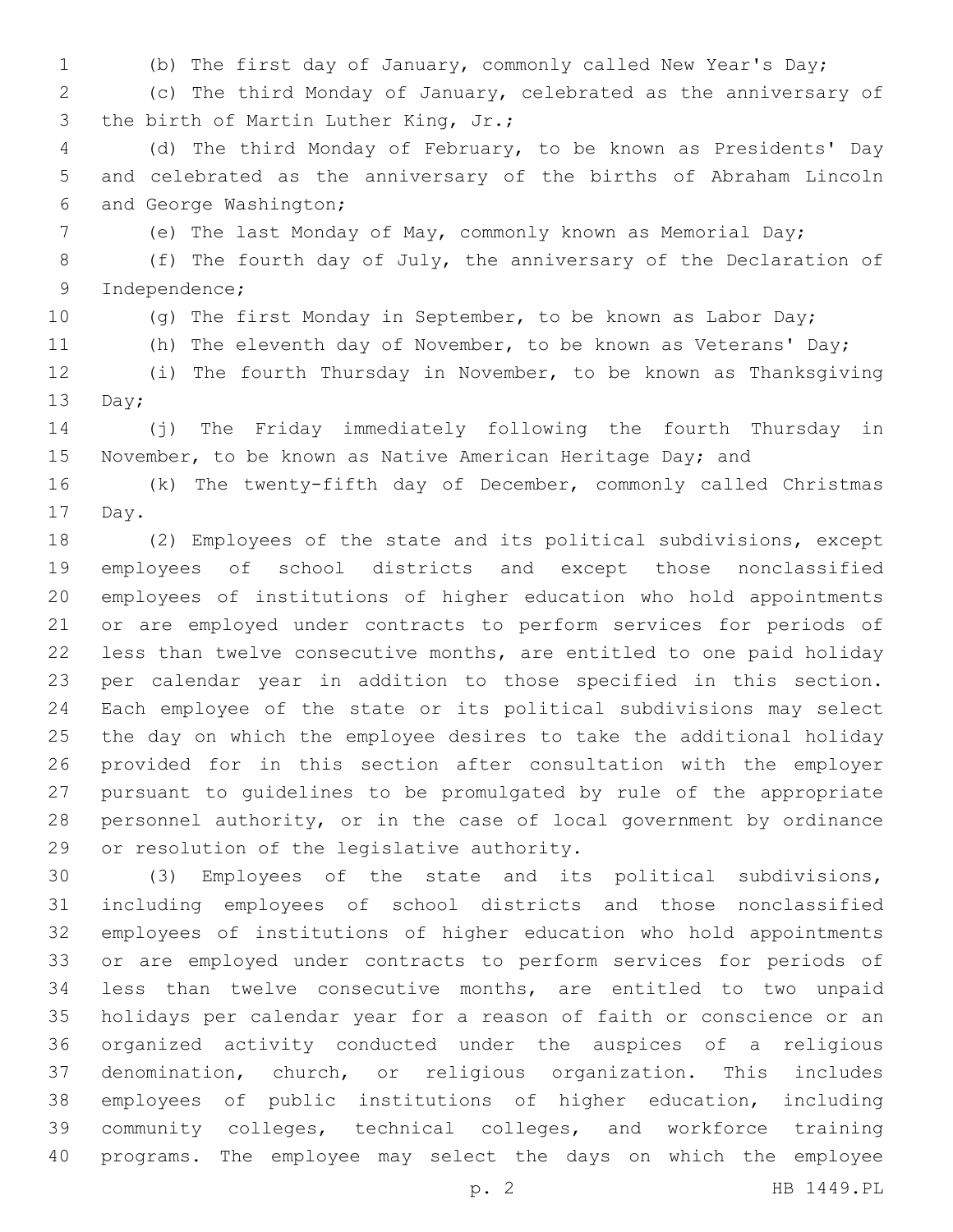desires to take the two unpaid holidays after consultation with the employer pursuant to guidelines to be promulgated by rule of the appropriate personnel authority, or in the case of local government by ordinance or resolution of the legislative authority. If an employee prefers to take the two unpaid holidays on specific days for a reason of faith or conscience, or an organized activity conducted under the auspices of a religious denomination, church, or religious organization, the employer must allow the employee to do so unless the employee's absence would impose an undue hardship on the employer or the employee is necessary to maintain public safety. Undue hardship shall have the meaning established in rule by the office of 12 financial management under RCW 43.41.109.

 (4) If any of the state legal holidays specified in this section are also federal legal holidays but observed on different dates, only the state legal holidays are recognized as a paid legal holiday for employees of the state and its political subdivisions. However, for port districts and the law enforcement and public transit employees of municipal corporations, either the federal or the state legal holiday is recognized as a paid legal holiday, but in no case may both holidays be recognized as a paid legal holiday for employees.

(5) Whenever any state legal holiday:21

 (a) Other than Sunday, falls upon a Sunday, the following Monday 23 is the legal holiday; or

 (b) Falls upon a Saturday, the preceding Friday is the legal 25 holiday.

 (6) Nothing in this section may be construed to have the effect of adding or deleting the number of paid holidays provided for in an agreement between employees and employers of political subdivisions of the state or as established by ordinance or resolution of the 30 local government legislative authority.

 (7) The legislature declares that the following days are recognized as provided in this subsection, but may not be considered 33 legal holidays for any purpose:

 (a) The thirteenth day of January, recognized as Korean-American  $35 \text{ day}$ ;

(b) The twelfth day of October, recognized as Columbus day;

 (c) The ninth day of April, recognized as former prisoner of war 38 recognition day;

 (d) The twenty-sixth day of January, recognized as Washington 40 army and air national quard day;

p. 3 HB 1449.PL